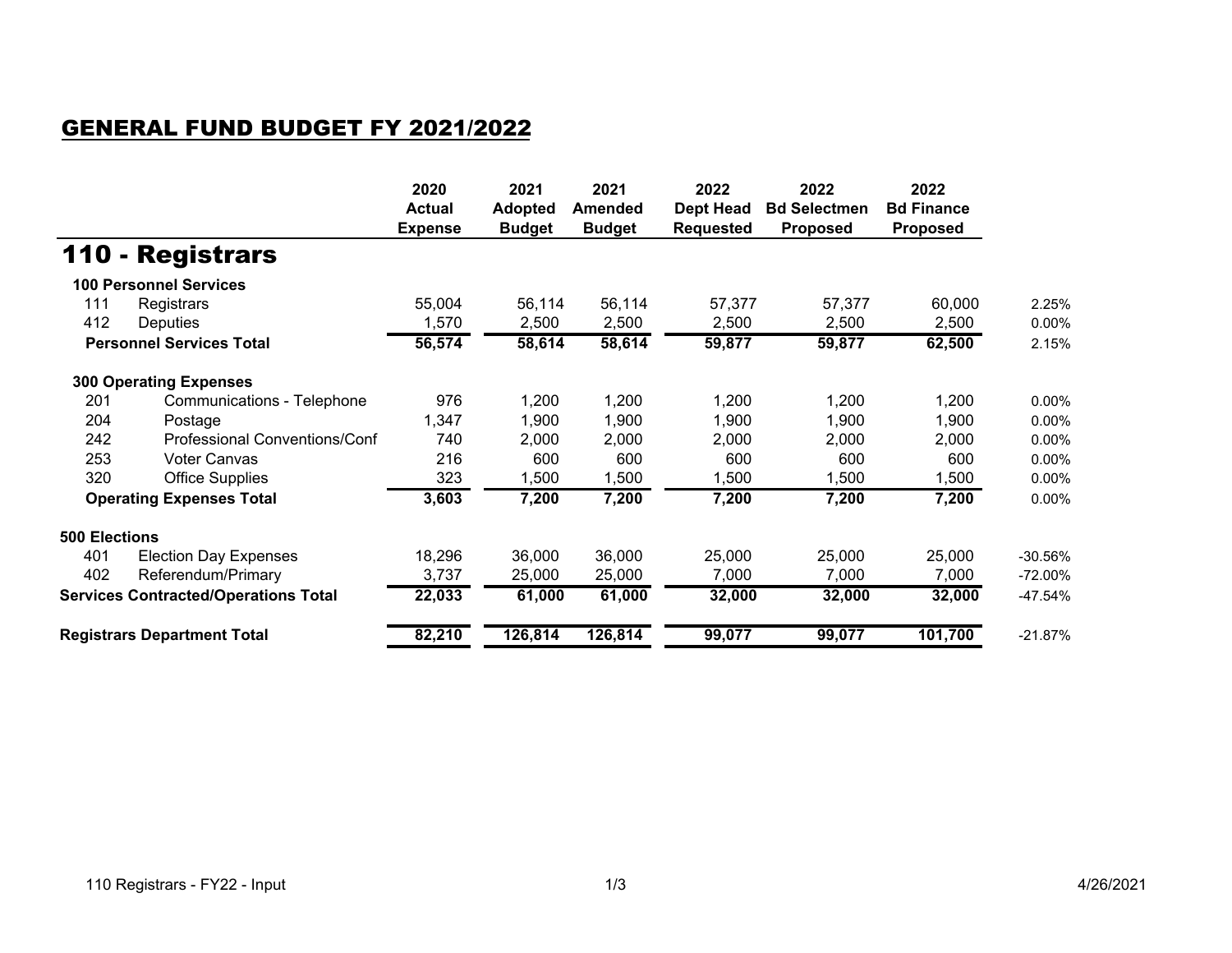|                                     | <b>Department Total</b>                     | 101,700                  |                                                                                                                                                                                                                                                                                                                       |
|-------------------------------------|---------------------------------------------|--------------------------|-----------------------------------------------------------------------------------------------------------------------------------------------------------------------------------------------------------------------------------------------------------------------------------------------------------------------|
|                                     | <b>TOWN OF EAST LYME</b>                    |                          | FY 2021/2022                                                                                                                                                                                                                                                                                                          |
| Dept No.<br><b>Dept Name</b>        |                                             | 110<br><b>Registrars</b> | <b>Budget Input</b><br>26-Apr-21                                                                                                                                                                                                                                                                                      |
| Acct.                               | <b>Account</b><br><b>Description</b>        | 21/22<br><b>Budget</b>   | <b>Supporting Description of Activity</b>                                                                                                                                                                                                                                                                             |
|                                     | <b>100 Personnel Services</b>               |                          |                                                                                                                                                                                                                                                                                                                       |
| 111                                 | Registrars                                  |                          | Work load has increased by a substantial margin, extra hours are being worked without compensation during<br>60,000 election cycle FY 2020/2021. First Selectman decreased Registrars request for additional increase by<br>\$3,886. Does include Board of Selectman 2.25% COLA approved 1/20/21 BoF restored \$2,623 |
| 412                                 | Deputy Registrars                           |                          | Deputies are paid at \$20/hour. To ensure that we have trained, experienced deputies able to assume our duties if<br>2,500 needed, we have recruited two people willing to undergo training and assume responsibility. They should be paid for<br>the time they put in at the office.                                 |
|                                     | <b>Services/Contract/Oper Total</b>         | 62,500                   |                                                                                                                                                                                                                                                                                                                       |
|                                     | <b>300 Operating Expenses</b>               |                          |                                                                                                                                                                                                                                                                                                                       |
| 201                                 | Communications/<br>Telephone                |                          | 1,200 We are paying a stipen to Moderators and Assistant Registrars at the polls in additional our regular office telephone.                                                                                                                                                                                          |
| 204                                 | Postage                                     |                          | 1,900 Postage costs increase in relation to voter registration/change activities requiring notices to be sent by first class 1,900 mail. We experience much heavier traffic during a presidential election cycle.                                                                                                     |
| 242                                 | Professional<br>Conventions/<br>Conferences | 2,000                    | 2 SOTS conferences per year, Moderator training and Certification classes for Deputies, as well as continuing<br>education required to maintain our certifications.                                                                                                                                                   |
| 253                                 | <b>Voter Canvas</b>                         | 600                      | We are attempting to minimize the required expenses for conducting a canvass, but anticipate more voter confirmation letters in advance of the presidential election.                                                                                                                                                 |
| 320                                 | <b>Office Supplies</b>                      |                          | 1,500 We continue to be conservative in purchasing new office supplies, but our inventory does need to be replenished.                                                                                                                                                                                                |
| <b>Professional/Technical Total</b> |                                             | 7,200                    |                                                                                                                                                                                                                                                                                                                       |
| 500 Elections                       |                                             |                          |                                                                                                                                                                                                                                                                                                                       |